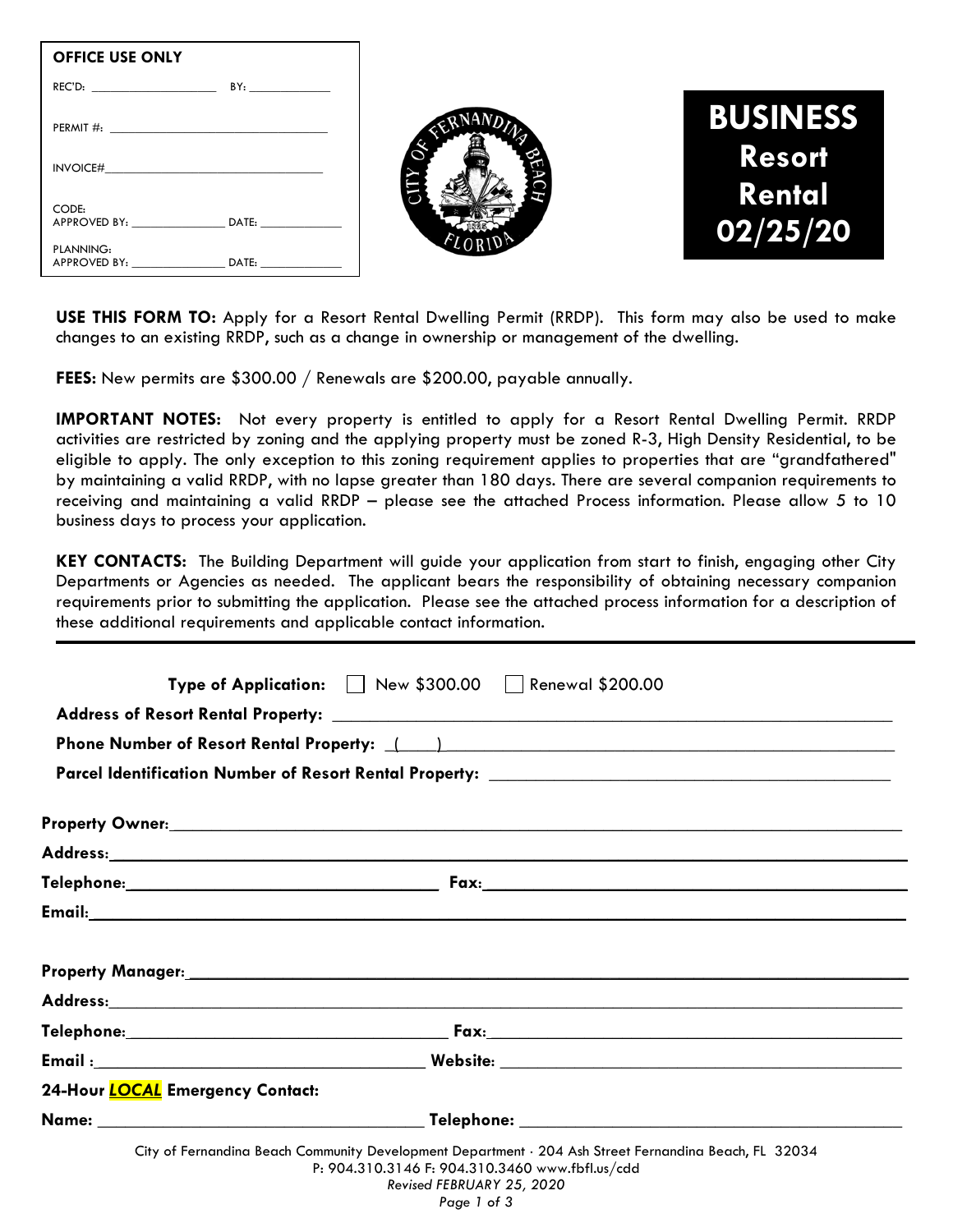## **ALL the following information is required to complete this application:**

| Federal Employer ID               | OR | <b>Social Security</b>     | <b>Contract Contract</b><br><u> 1999 - Tan</u> |
|-----------------------------------|----|----------------------------|------------------------------------------------|
| <b>Florida Sales Tax ID</b>       |    | Floor Plan/Sq. Ft.         |                                                |
| <b>Florida Lodging License</b>    |    | # Parking Spaces           |                                                |
| <b>Local Business Tax Receipt</b> |    | <b>Proof of Inspection</b> |                                                |

Roll Back Service \_\_\_\_\_\_\_\_\_\_\_\_\_\_\_\_\_\_\_\_\_\_\_\_\_

I acknowledge that I have read this Resort Rental Dwelling Permit application packet. I understand that if approved I will display the Permit in a prominent location inside the residence. I will abide by the resort rental dwelling use regulations as described in the **Fernandina Beach Code of Ordinances Section 26-101 (as adopted via Ordinance 2011-23)**, a copy of which has been provided to me as part of this application packet. I further acknowledge my responsibility to advise the City of Fernandina Beach of any changes to contact information, ownership or management as related to this permit.

I, the undersigned **Property Owner**, do swear that the foregoing statements are true.

| Owner's Signature<br><b>STATE OF FLORIDA</b>                                                   |                                                                                                                                                          | Date                  |
|------------------------------------------------------------------------------------------------|----------------------------------------------------------------------------------------------------------------------------------------------------------|-----------------------|
| SS<br><b>COUNTY OF NASSAU</b>                                                                  |                                                                                                                                                          |                       |
| Subscribed and sworn to before me this 100 day of 100 minution 20 minution.                    |                                                                                                                                                          |                       |
| Notary Public: Signature                                                                       | <b>Printed Name</b>                                                                                                                                      | My Commission Expires |
| Personally Known ____________ OR Produced Identification ____________ ID Produced: ___________ |                                                                                                                                                          |                       |
| I, the undersigned Property Manager, do swear that the foregoing statements are true.          |                                                                                                                                                          |                       |
| Manager's Signature                                                                            |                                                                                                                                                          | Date                  |
| <b>STATE OF FLORIDA</b><br>SS<br><b>COUNTY OF NASSAU</b>                                       |                                                                                                                                                          |                       |
| Subscribed and sworn to before me this ___ day of _________________, 20___.                    |                                                                                                                                                          |                       |
| Notary Public: Signature                                                                       | <b>Printed Name</b>                                                                                                                                      | My Commission Expires |
| Personally Known ___________ OR Produced Identification ____________ ID Produced: _________    |                                                                                                                                                          |                       |
|                                                                                                |                                                                                                                                                          |                       |
|                                                                                                | City of Fernandina Beach Community Development Department · 204 Ash Street Fernandina Beach, FL 32034<br>P: 904.310.3146 F: 904.310.3460 www.fbfl.us/cdd |                       |

*Revised FEBRUARY 25, 2020*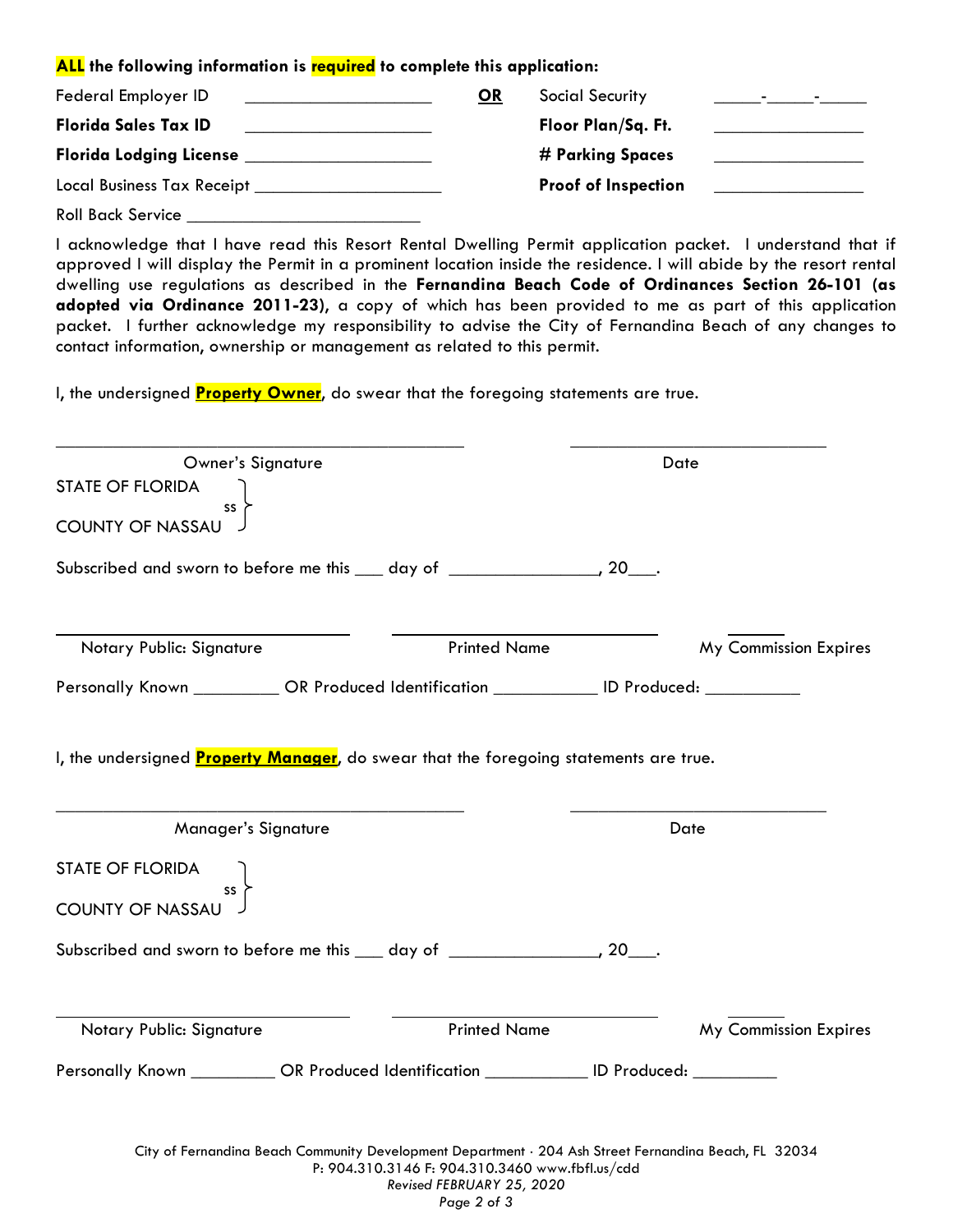## **GENERAL INFORMATION**

- Resort Rental Dwelling Permits are valid for a period of one year, running from **October 1 to September 30 of each year.**
- Renewal notices are mailed out by the City in July of each year. Payment for renewals must be made by September 30 to avoid the accrual of late fees or penalties as provided below:
- $\bullet$

| <b>After OCTOBER 1</b>  | 10% penalty |
|-------------------------|-------------|
| <b>After NOVEMBER 1</b> | 15% penalty |
| <b>After DECEMBER 1</b> | 20% penalty |
| <b>After JANUARY 1</b>  | 25% penalty |

## **IF THE PERMIT HAS NOT BEEN PAID WITHIN 150 DAYS OF THE DATE OF THE RENEWAL NOTICE, AN ADDITIONAL \$250 CHARGE WILL BE APPLIED.**

 It is the permit holder's responsibility to advise the City of any changes to contact information, ownership, or management of the dwelling. Failure to do so may result in misdirected renewal notices and possibly the loss of grandfathering status.

## **RESORT RENTAL DWELLING PERMIT APPLICATION PROCESS**

**Any housing unit, whether denominated by an apartment, condominium, townhouse, time-share, singlefamily or otherwise, being rented out for periods of thirty (30) days or less, must carry a Resort Rental Dwelling Permit (RRDP). To be eligible to participate in the RRDP program, the subject property must be**  zoned R-3, High Density Residential (unless grandfathered<sup>1</sup>), and the property owner must maintain a **current Resort Rental Dwelling Permit.** 

**Management of the rental activities for the Resort Rental Unit can be conducted by the unit's owner or a professional property management company. Anyone managing a Resort Rental Dwelling Unit must maintain a Local Business Tax Receipt issued by the City of Fernandina Beach.** 

There are certain prerequisites that must be met with the State of Florida and the City of Fernandina Beach before a Resort Rental Dwelling Permit application can be accepted.

- 1. A Florida State Public Lodging License is required for Resort Rental permitting. Please contact the Department of Business and Professional Regulation (DBPR) at (850) 487-1395 or at **www.myflorida.com/dbpr**. You will apply for a license under "Hotels and Restaurants", then select the appropriate rental lodging type.
- 2. A Florida Department of Revenue (DOR) Sales Tax Identification Number is required in order to pay State Sales Tax. Please contact DOR at (800) 352-3671 or go to **www.myflorida.com/dor.**
- 3. If you are not going to use your Social Security Number to file your taxes, you must file under a Federal Employer Identification Number (FEIN). For information on acquiring an FEIN, call (800) 829- 3676 or go to **www.irs.gov**.
- 4. In addition to State Sales Tax, Nassau County collects Tourist Development Tax ("Bed Tax") on all short-term rentals located in Fernandina Beach. To register and remit to Nassau County, please contact (904) 491-7420 or visit **www.nassautaxes.com/content/touristdevelopmenttax.**